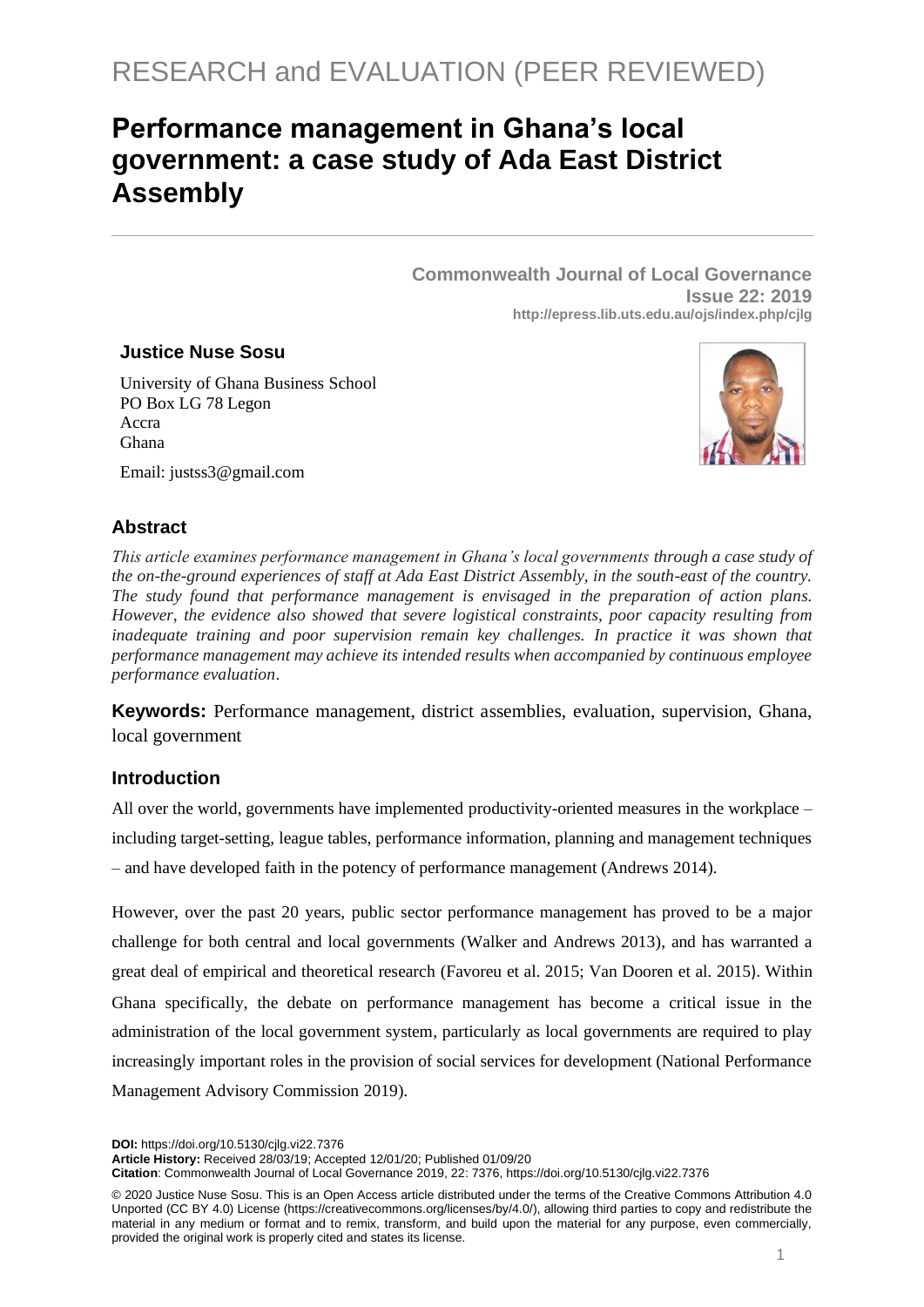In their scholarly work on rethinking new public management delivery forms and efficiency, Perez-Lopez et al. (2015) have suggested that using performance management tends to increase the efficiency of government institutions and agencies. Performance management is widely acknowledged as an effective managerial tool, and has become an integral part of the management system of many local governments (Woolum 2011; Martin and Spano 2015; Favoreu et al. 2015). Growing pressures such as budgetary and financial constraints, public demand for improved services, and the need for greater accountability have combined to force public organisations to pay more attention to performance in order to achieve results (Favoreu et al. 2015). Local governments have sought to step up the productivity of their employees and do more with less.

There is also a growing consensus among public administration scholars that making organisations efficient is central not only to improving performance, but also to creating value for the general public (Van Dooren et al. 2015; Henrich 2002). According to Zakaria (2013), many local governments in Ghana receive performance-oriented grants – such as district development funds and other financial support from donor partners – which are typically tied to improved performance. Deploying performance management would help these local governments make the most of their grants, particularly given their enormous developmental responsibilities. In effect, the need for local governments to manage the performance of their employees is now essential if they are to achieve their objectives and successfully develop both their employees and services for local people. Indeed, Ohemeng (2011) argues that many governments in Africa have introduced performance management to try to turn around poor public services.

Nevertheless, in many African countries, the public sector continues to be seen as *"dysfunctional, inefficient and ineffective in meeting and addressing societal demand in a more particularly fastchanging socio-economic environment"* (Davids 2012, p. 4,587). Davids goes on to argue that poor management, inefficient practices and public criticism of public services have highlighted the need to harness performance management in order to use public resources more effectively. However, there is scepticism amongst some local governments on the effectiveness of performance management (Baird et al. 2012). This paper therefore seeks to explore the reasons for underperformance, via a case study of Ada East District Assembly, a moderately-sized local authority in the Greater Accra Region, southeast Ghana.

#### **Performance management in Ghana**

Local governance can be defined as the transfer of resources, power, and responsibility from the centre to the grassroots, which creates an avenue for citizens to take part in decision-making and to ensure the accountability of local authorities (Faguet and Pöschl 2015). In Ghana, this finds expression in the metropolitan, municipal and district assemblies (MMDAs) enshrined in the 1992 Constitution and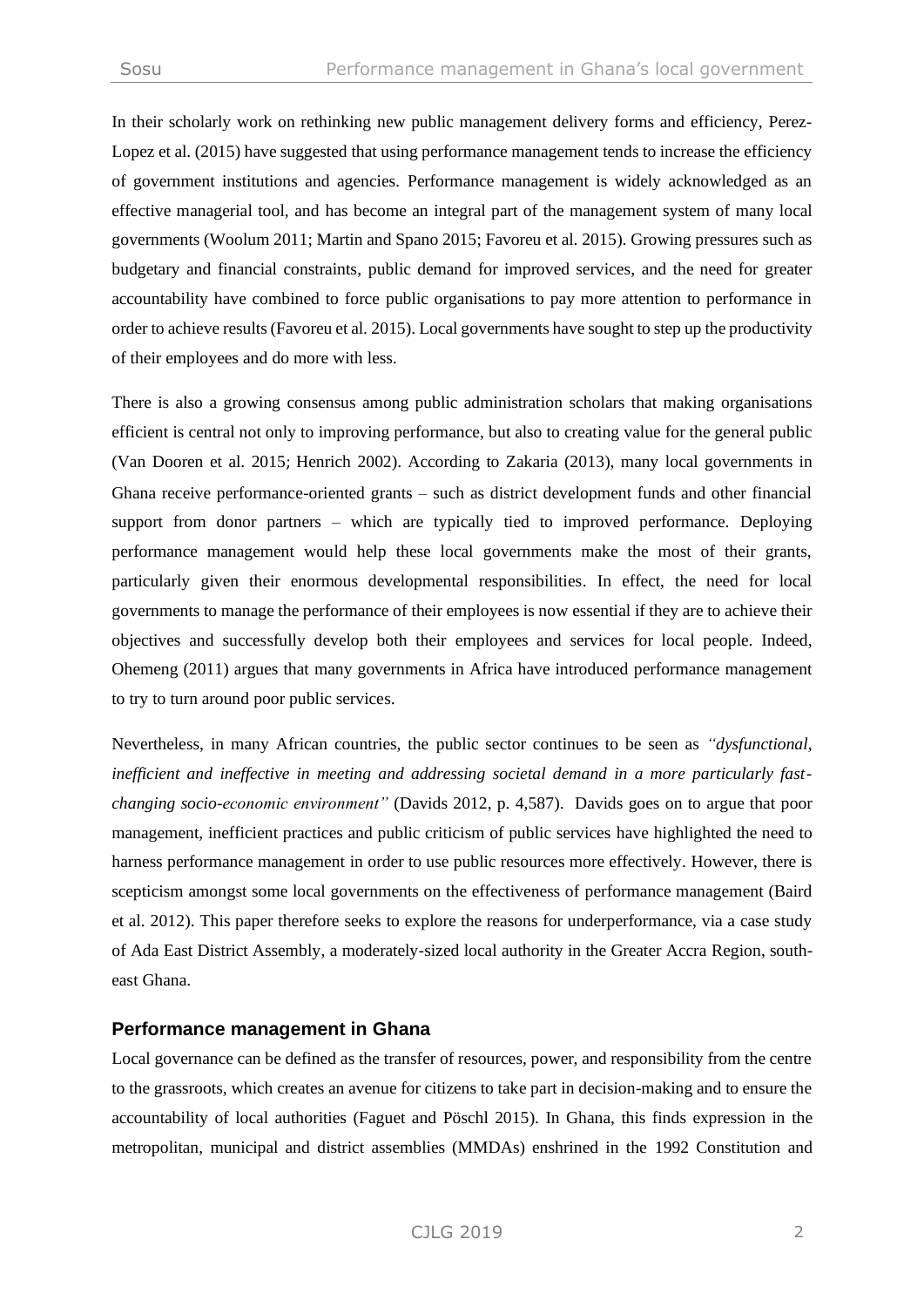invested with political, legislating, budgeting and planning authority (Republic of Ghana 1992; (Commonwealth Local Government Forum (CLGF) 2018).

Some notable efforts have been made to incorporate performance management systems in the Ghanaian Civil Service, under a flagship programme known as the Civil Service Performance Improvement Plan (CSPIP). Since it was operationalised ministries, departments and agencies, including all local governments, have continued to use it. According to Ohemeng (2011, p. 475) this was the first serious attempt by the Ghanaian government to *"revolutionize public service organizations by focusing specifically on institutionalizing a performance-driven culture similar to those already found in developed countries".*

These processes include:

- Annual budgeting within the context of Ghana's Medium-Term Expenditure Framework
- Publication of service standards and charters, annual organisational performance reviews and reporting
- Publication of performance league tables
- Systematic consultation with clients
- Composite performance monitoring reviews.

These kinds of measures make it imperative to use performance management to take timely and informed decisions, carry out corrective action if required, and measure progress against planned activities. Even more importantly, using performance management also allows the state to be held accountable for the allocation and use of resources against predetermined objectives.

A second initiative worthy of note is that of Ghana's Local Government Service, which has a performance management system which involves the signing of performance contracts between the relevant regional minister, regional coordinating director and district chief executive. Performance appraisals are also in place for all staff in the Local Government Service, which helps in identifying individual training needs and also with career and succession planning.

### **Performance management in Ghana's local governments**

In Ghana, decentralisation and local governance in principle create a platform for ordinary people to participate in setting the agenda for local development (Ahwoi 2010). By transferring some powers from the centre to the periphery, decentralisation and grassroots local governance make room for nonstate actors, civil society and private individuals and organisations to become involved in local governance (Crook and Manor 1998). It is believed that local governments will be more efficient in the provision of poverty-reducing public goods and services than the central government (Manor 1999). Awortwi (2011) has even suggested that because local governments are theoretically accountable and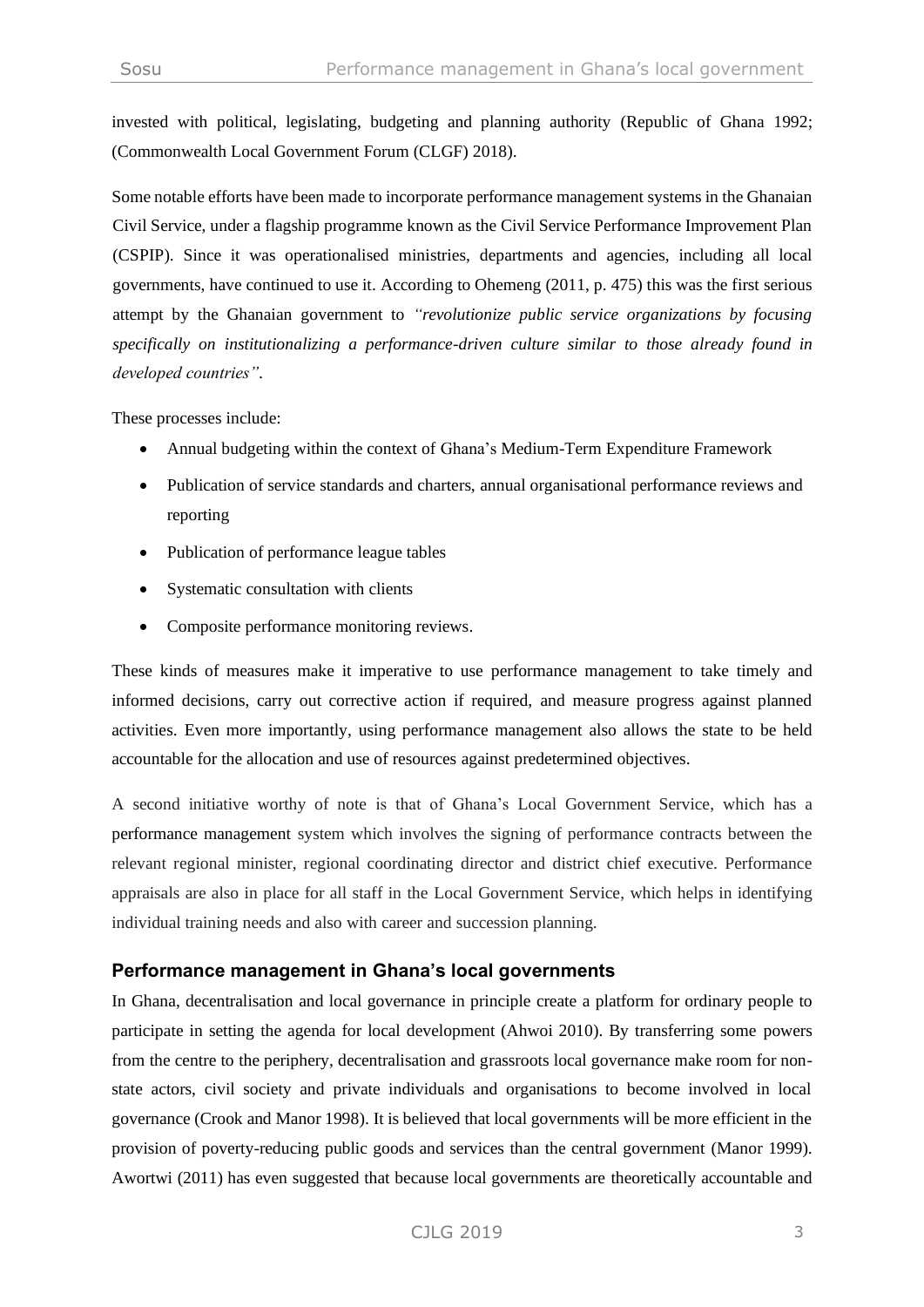responsive, citizens should benefit disproportionately from socio-economic development projects tailored to meet local needs.

It is now standard practice for local governments worldwide to be results-oriented, given their proximity to citizens and their direct responsibilities for service delivery (Perez-Lopez et al. 2015; Ammons and Roenigk 2015; Zakaria 2013). It is therefore not surprising that local governments are using strategic planning to identify and prioritise community needs, and have turned to performance management as a means of pursuing their goals and avoiding the trap of merely complying with procedures in their work (Ammons and Roenigk 2015).

In Ghana, despite concerns about limited impact, interest in the performance of local government authorities continues to grow. This is largely because their constitutional mandate empowers them to facilitate the country's development from a bottom-up perspective (Zakaria 2013). Successive governments in Ghana have therefore channelled significant resources into encouraging the use of performance management within local administrations. For example, a local-level performance reporting system was established to enable local assemblies to submit quarterly, mid-year and annual reports about their performance for assessment and feedback (Adei and Boachie-Danquah 2003). As indicated by Adei and Boachie-Danquah (2003), MMDAs also sign performance contracts, which are tied to institutional goals and outcomes, with their supervisory agencies.

Local assemblies have however suffered some formidable implementation difficulties. For example, both Issachar (2009) and Bawole et al. (2013) found that work was hampered by an absence of guidelines to drive a well-defined and enforceable implementation framework, a lack of objectivity and continuity in system administration, and the absence of any mechanism to link performance to enforceable rewards or sanctions and staff development. Bawole et al. (2013) further found that annual reporting, monitoring and feedback mechanisms were lacking or poorly executed, while Issachar (2009) argued that key executives lacked the commitment to support the system.

### **Operationalising local government performance**

Many functions which hitherto were traditionally performed by local governments are increasingly contracted out to private institutions and non-governmental organisations (Perez-Lopez et al. 2015). With this in mind, Zakaria (2013) has proposed some theoretical perspectives – economic, accountability and service quality – from which to develop benchmarks for measuring and managing performance systematically.

The economic perspective focuses on value for money, which directly impacts grassroots performance and to a great extent shapes the perceptions of citizens, because if local assemblies execute their functions in an efficient manner, it shows in the availability and cost of services they provide. The accountability perspective makes public officials who are entrusted with public resources answerable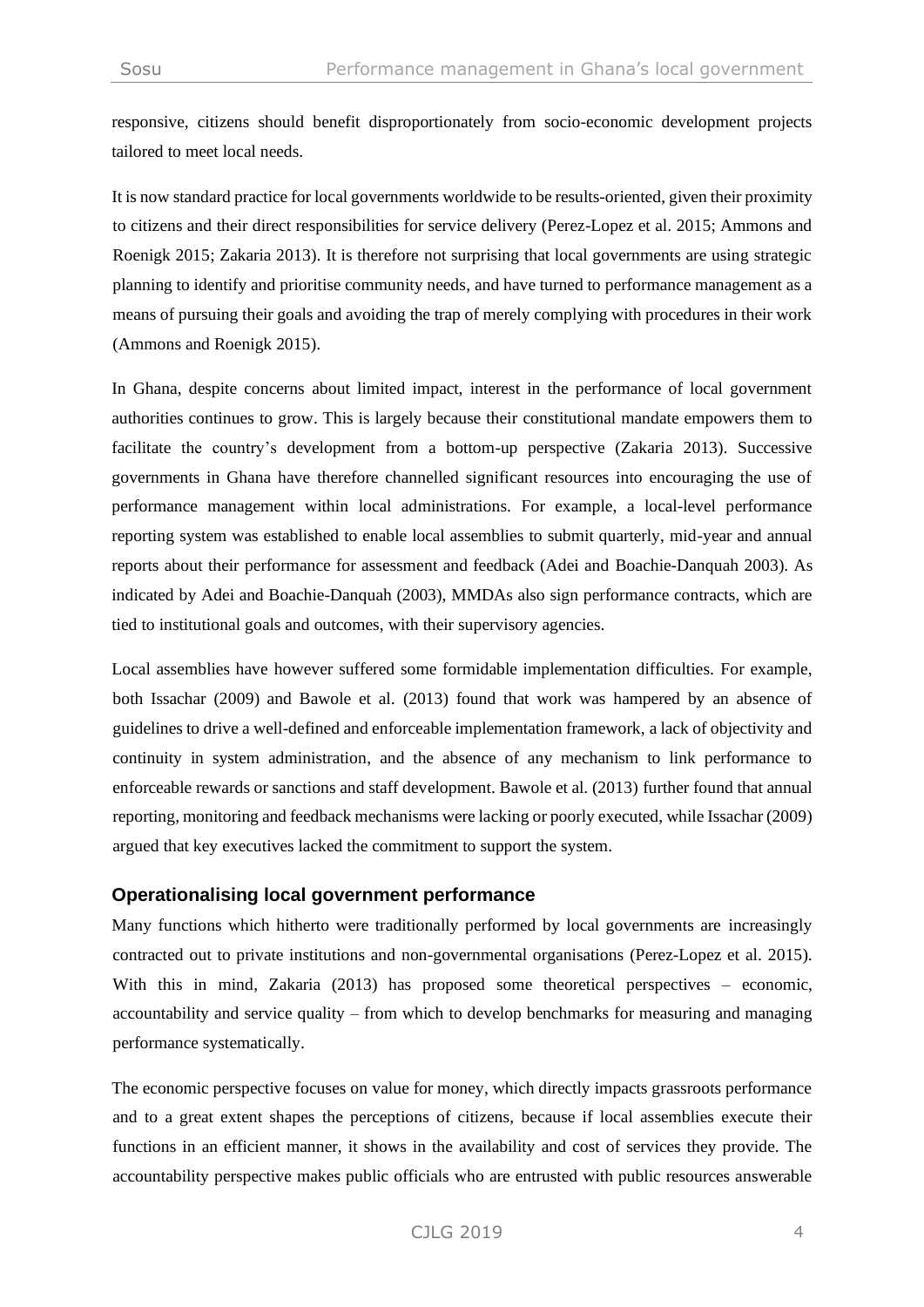to citizens, who not only prioritise performance but are often also actively involved in governance issues. The service quality perspective, finally, argues that services provided to citizens must meet certain minimum specifications (although it is accepted that quality is a subjective concept).

Over the years, various legal frameworks and policy interventions have been adopted by successive governments in Ghana as a means of improving the performance of local governments with a view to achieving key policy objectives, delivering social services effectively, and discharging the functions assigned to them. To take one example, according to article 245 (*a*) of Ghana's 1992 Constitution, the functions of district assemblies include the *"formulation and execution of plans, programmes and strategies for the effective mobilization of the resources necessary for the overall development of the district"* (Republic of Ghana 1992). Local governments are therefore mandated to provide an array of functions and critical services to local communities, including waste management and sanitation, public health education, academic education, support for agricultural extension and rural electrification, town and country planning, and construction and maintenance of roads and public buildings (Walker and Andrews 2013). Local governments are also responsible for maintaining markets, social welfare centres, disaster management, tourism development, sports facilities and other recreational services (CLGF 2018). These are very significant responsibilities, and consequently there is now a growing effort by local governments to develop performance management tools to improve service delivery, efficiency and accountability in delivering those functions.

### **Methodology**

A qualitative approach was used to capture the thoughts and experiences of local authorities on performance management, by means of a case study of Ada East District Assembly. Ada East was chosen because this assembly has not been very impressive in the 2018/2019 district league table being scored 42.7%. Also, the researcher lived close to the study area and access to respondents was easy. The study focused primarily on the interpretation of multiple socially and historically constructed employee experiences of and perspectives on performance management as it is used in local governments. The choice of a case study approach was informed by Yin (2009), who argues that case studies are most appropriate when the focus of the study is to find answers to 'how' and 'why' questions and where contextual factors are believed to be of importance to the study.

The study commenced with the collection of primary data through face-to-face semi-structured interviews, which allowed both for further discussion and to gain an understanding of what interviewees actually intended to say while answering a question. Prior to the interview, the research participants were contacted to seek their consent and appointments were made for the interviews, which were conducted usually at their offices. In all, 21 respondents from Ada East District Assembly took part in the study, as follows: two each from the planning and auditing units; three each from the environmental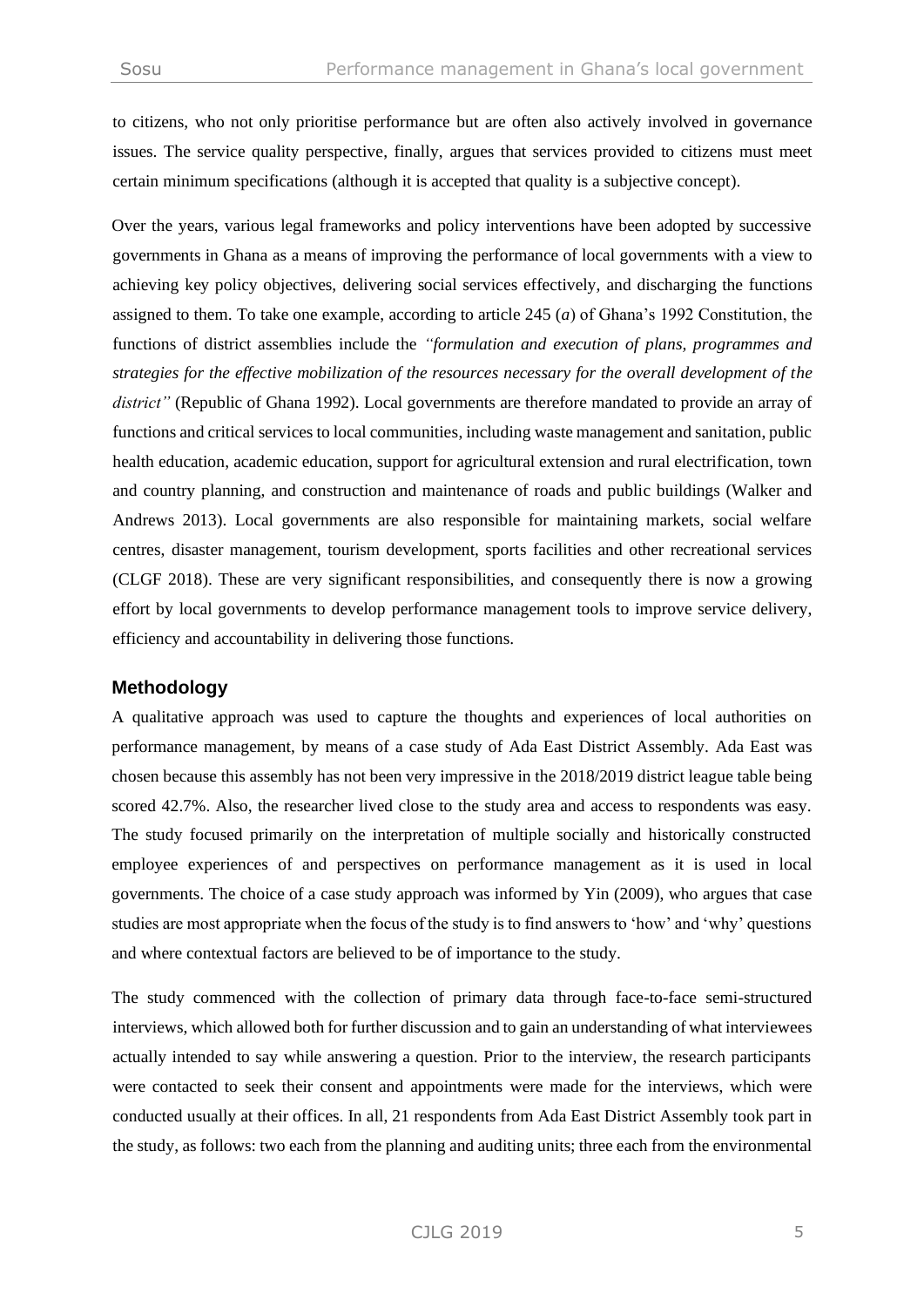health, social welfare and human resource management units; and four each from the central administration and community development units.

The interviews were recorded and analysed thematically using the approach advocated by Miles and Huberman (1994), to identify broad themes generated from the transcripts within the context of the study. The interview contained open-ended questions which made it flexible enough to guide and probe further whenever respondents' answers did not answer a question sufficiently. The questions were not asked in a strict order. Rather, follow-up questions were asked where necessary to gain deeper understanding of views expressed by respondents before proceeding to the next item.

#### **Results and discussion**

This section presents the results and discussion. The findings are presented using the following themes: the extent of performance management in Ada East District Assembly, and the challenges of performance management implementation.

#### *The extent of performance management in Ada East District Assembly*

The broad view of all respondents was that performance is expressed in the preparation of an action plan for the assembly. The action plan outlines the specific actions, activities, steps and processes followed to reach identified performance targets. At the unit level, staff use the action plan as a guide to executing their tasks. An employee's job and the action plan are inseparable; they go in tandem. The action plan also includes the measurement criteria adopted, a timeline, and a description of the resources needed for the action.

### *Mechanisms for managing staff performance*

In order to optimise staff performance, unit heads employ elaborate and systematic schemes. Firstly, assignments are given to individual staff with respect to rules and work schedules. Since most of the work is done in the field, the ability of a staff member to deliver expected outcomes is used as a yardstick for performance. Unit heads are therefore able to determine whether staff have worked satisfactorily based on the tasks given to them. A manager summarised this well in the following:

*I look at the assignment that I give them, the rules and schedules, looking at our code of ethics and what they are expected to do. I also match it against the objectives and goals of the quarter. By that, I am able to determine whether they have worked up to satisfaction by measuring whether the goals are met or not.*

It was clear from the interviews that staff are encouraged to adhere to the rules guiding their work for the attainment of goals, which means they tend to follow rules in performing tasks supervisors allocate to them. Apparently, however, the quest for innovative ways to achieve results does not receive corresponding emphasis. This 'rules-based' approach departs from recent academic thinking which argues that performance management, as part of public management reform, has witnessed a shift of attention away from input, rules and excessive bureaucracy and towards goal-setting and the use of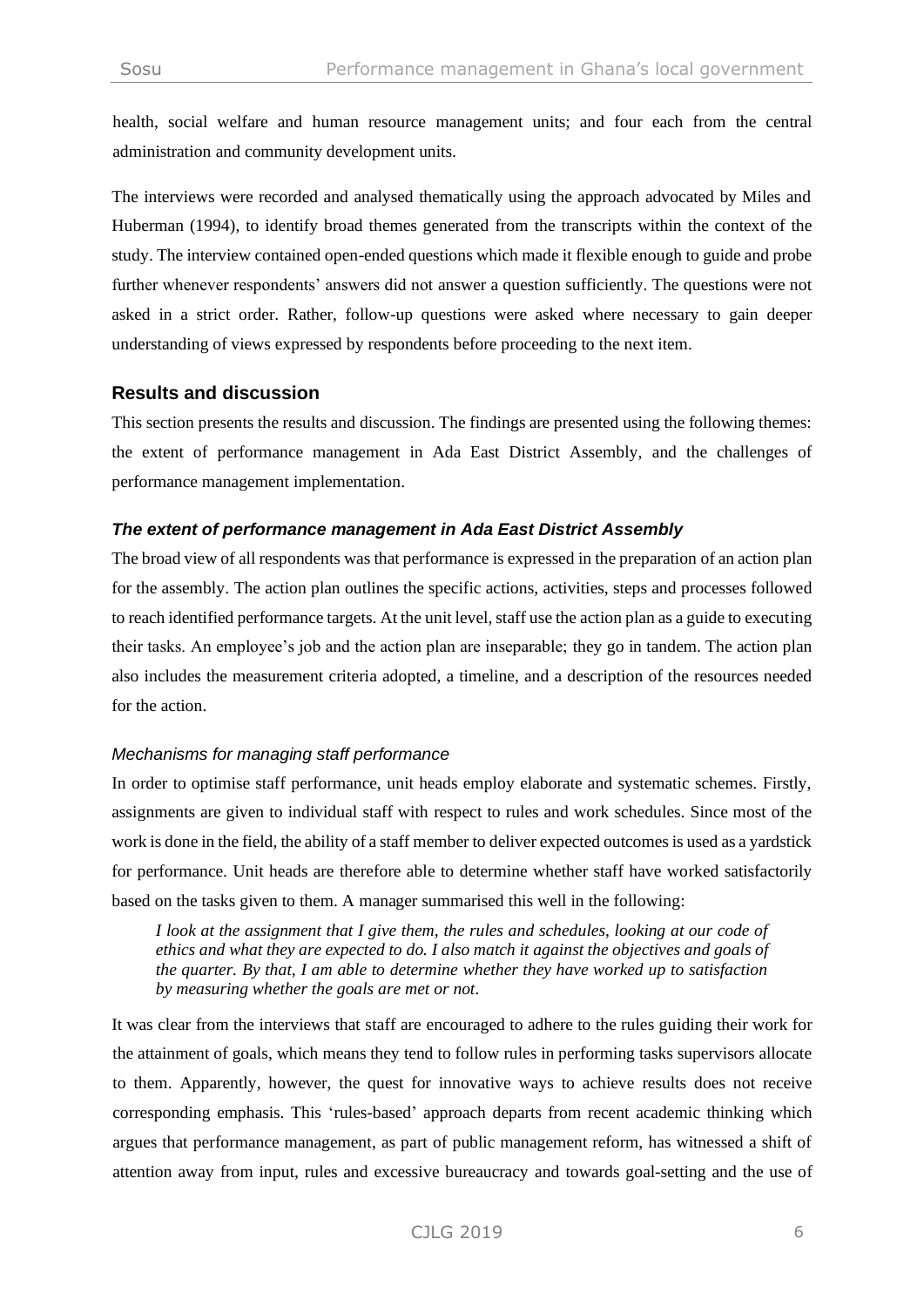performance information (Andrews 2014). However, Andrews also found that employees' performance improves when periodic assessment is undertaken; and that, in such environments, supervisors have a key role to play in focusing on and directing employees' performance towards planned goals.

Secondly, the district assembly monitors the punctuality and attendance record of staff. Most interviewees acknowledged the significance of performance management in curbing absenteeism from work. This means performance management is functioning as a mechanism to monitor the movements of workers, which helps identify staff who may abandon work to engage in other activities during official work hours. However, even though coming to work is necessary, it is not sufficient to make employees productive. As Ammons and Roenigk (2015) argue, one of the core doctrines that underpins performance management is greater emphasis on results as opposed to procedural compliance. Performance management also needs to ensure that, day in day out, employees' performance is tracked against measurable outputs.

Another finding was that some unit heads simply observe their staff as they perform their tasks and the extent of their involvement in departmental activities. According to an official in one of the units:

*Oh, this one is just observation. She uses observation. She sees how you are working by looking at you.*

It seems likely therefore that formal and informal observation of employee performance also forms an important part of the performance evaluation process. Nevertheless, there was a general consensus among heads of department that although observation is essential, it becomes more effective when combined with other important criteria such as departmental goals, staff capabilities, readily available logistics and time limits. A unit head gave an overview of their approach thus:

*So what we do is that we look at your problem and we try to know what are the contributing factors, those that we can work on, we work on them; those that we cannot work on, we cannot force you that by all means you have to achieve that target. So the best way to do is review it for you to be able to achieve it.*

#### *Performance and rewards or sanctions: tracing the link*

While high performance is linked to incentives and rewards, poor performance should in principle be linked with sanctions such as demotion, pay reduction and reassignment. However, the evidence from Ada East District Assembly was that such actions are not satisfactorily applied. A senior official was straightforward, stating:

*I've never seen anyone queried in this department for not delivering, for non-performance, no. I have not come across it yet. You may be queried for not coming to work but regarding your core activities, I'm yet to see one. So maybe sometimes, make sure you come to work. If you come to work and just sit down and stare into the air from eight to five, you are okay.* 

The concern raised in the above submission suggests that too much emphasis is placed on mere adherence to administrative procedures at the expense of performance; for example, staff's regular attendance at work rather than the outcomes of their work. While they believe in results, some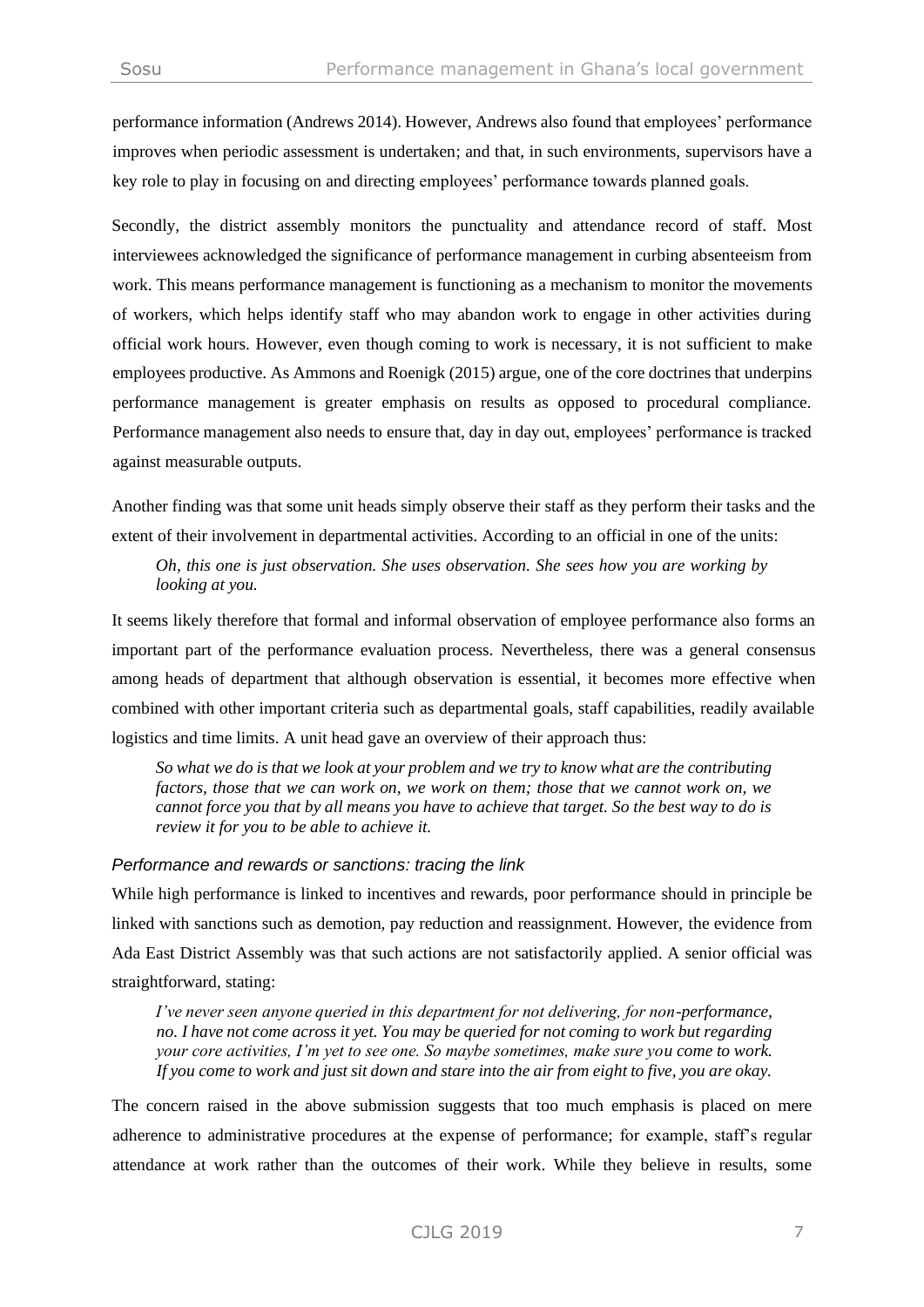employees are not really focused on delivering actual outputs largely because management has not been strict. An employee may report daily to work without doing any meaningful work and yet may not be questioned by their supervisor(s). It is important therefore, for unit heads and other senior managers to ensure that employees are productive.

The findings also suggest that most senior local government staff assign tasks and performance targets to their subordinates, but then neglect performance monitoring and fail to provide results-oriented leadership. This is in line with the findings of Andrews (2014), who asserts that work-related initiatives tend to focus on the development of performance contracts based on specified targets, but with little emphasis on whether or not employees actually deliver on what they have been engaged to do. To be effective, a performance management system needs to link continued employment with satisfactory performance. This is supported by Bawole et al. (2013) who in their study of the culture of rhetoric in performance management in Ghana civil service found that poor implementation of supervisory and monitoring mechanisms in the use of performance management sabotages overall performance and that district assemblies seem not interested in making employees work for results.

Poor monitoring and supervision also make it difficult for managers to differentiate between good and bad performers, and hence reward or sanction appropriately. It has also been observed that many public services do not have appropriate mechanisms in place to identify, utilise and reward top performers (Martin and Spano 2015). Even if rewards or sanctions do not encourage improved performance, they are essential prerequisites for employee performance and development. A research participant stated hence:

*I think one major challenge is at the management level. They are not, I think they are not really interested in, how would I put it, I think there is lack of monitoring, proper monitoring.*

It appears from the above quote that sanctions are not applied in managing performance of employees. A combination of positive and negative incentives designed to encourage or discourage employees' actions is important in making staff more open to performance management, and essential to improving service delivery for the assembly.

### *Challenges of performance management implementation*

Responses gathered by the study suggest that introducing performance management is not a guarantee of organisational effectiveness, and, furthermore, that the implementation process has faced some formidable challenges in the case study assembly.

Firstly, respondents unanimously agreed that logistical constraints are one of the biggest challenges to the implementation of performance management. Prior to performing tasks, employees are supposed to be provided with tools and equipment, and if these are not readily available, it becomes almost impossible to perform to a standard that could achieve organisational goals. This is exactly the situation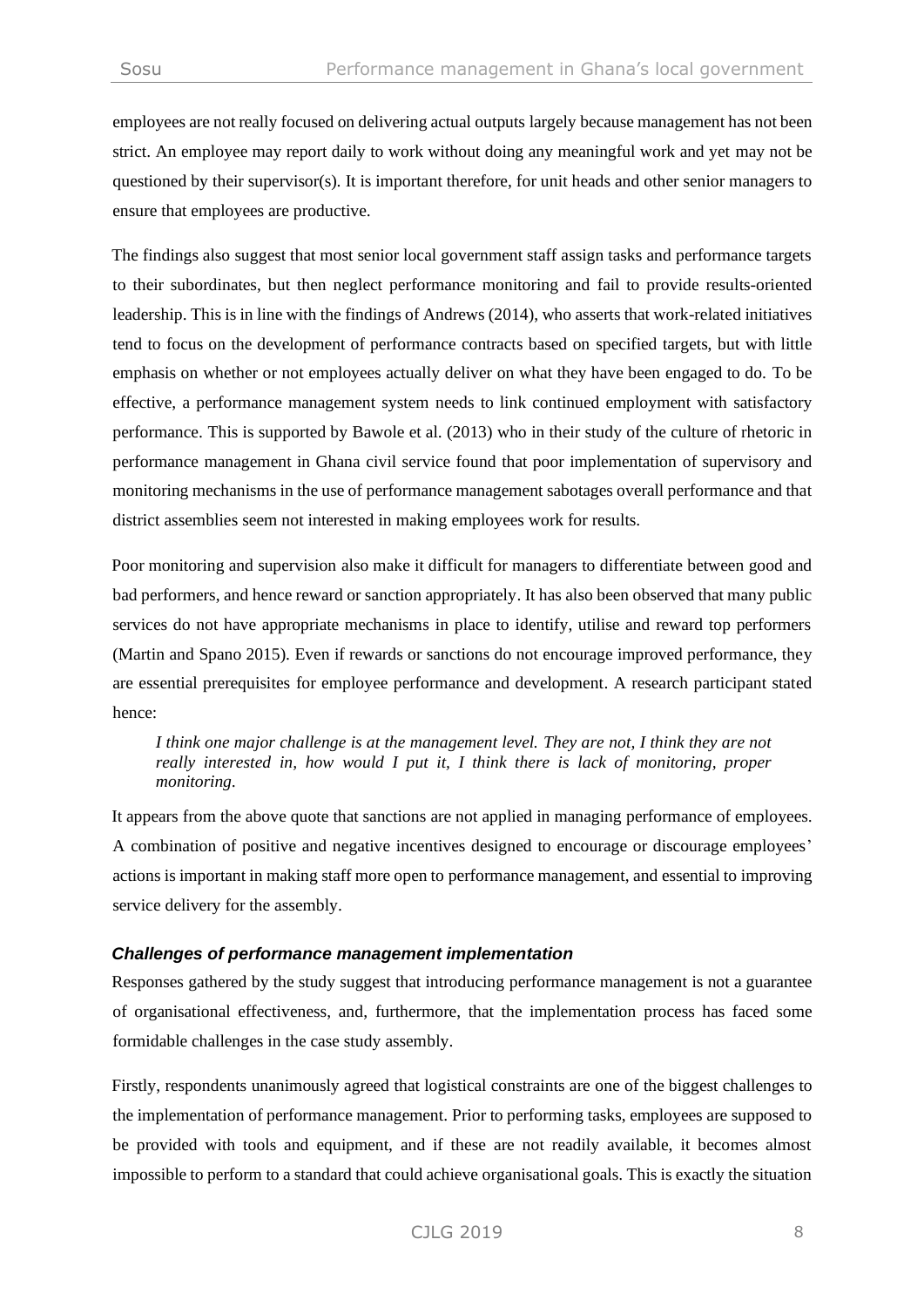in Ada East District Assembly. Equipment as diverse as laptops, printers, photocopiers, paper, motorbikes, cars, rakes and boots were cited as inadequate when it comes to both general administration activities and field inspection. As a senior official in one of the units said:

*If you request for a report on time … you know I cannot use carbon paper to write the report. I must print and the printer is not there, you blame me if there is no paper? … I am not happy as an individual of what I have achieved, not because I cannot do it but rather because things to work with are not there.*

Likewise, the lack of and delay in release of funds needed to execute activities, programmes, and services in a manner most likely to achieve desired results remains a huge obstacle.

Secondly, office transport is a major problem. For instance, when the office pick-up vehicle is needed to take officers or documents to national headquarters, or for other official assignments, the only other vehicle may be broken down, so cannot take other officers to the field. Interestingly, however, although the assembly often grapples with inadequate official transport, workers felt that it is not right for them to abandon their work, and many find means of transporting themselves to work using their own money to pay fares, often without reimbursement.

Thirdly, staff need training and capacity-building. On-the-job training enables employees to acquire new skills and update their knowledge in order to keep abreast of current issues. Fortunately, most of the 21 staff interviewed had undergone performance management-oriented training at some point in their employment, although they argued that such training did not happen often. This suggests that managers and supervisors pay lip service to the idea of improving performance, but are not doing much in practice. When asked about this point, management staff noted that they are unable to organise regular training programmes because of insufficient funds.

Fourthly, the study found poor monitoring and supervision as another barrier to performance management implementation. Essentially, monitoring and supervision should be about comparing the actual output of staff with their performance targets as specified in the action plan. However, if monitoring and supervision are inconsistent or intermittent, staff may be present at work regularly, but not working for improved service delivery. As this respondent said:

*… the truth is, it all boils down to supervision because if my supervisor is being supervised, he'll supervise me. He'll ensure that I will not do things that will get him into trouble. And the thing is when you don't do it, you know, without consequences, you know, I can do anything and wait for last minute. Even when they know that I am filling it last minute, there will be no consequences. That's the thing – so supervision is key, supervision is key. Without supervision, everybody will do what they want.* 

This demonstrates that flexible but decisive monitoring and supervision is a *sine qua non* for improving employees' performance and accountability; and confirms the argument of Bawole et al. (2013) that in Ghana leadership that is proactive, committed and results-oriented is indispensable in achieving results.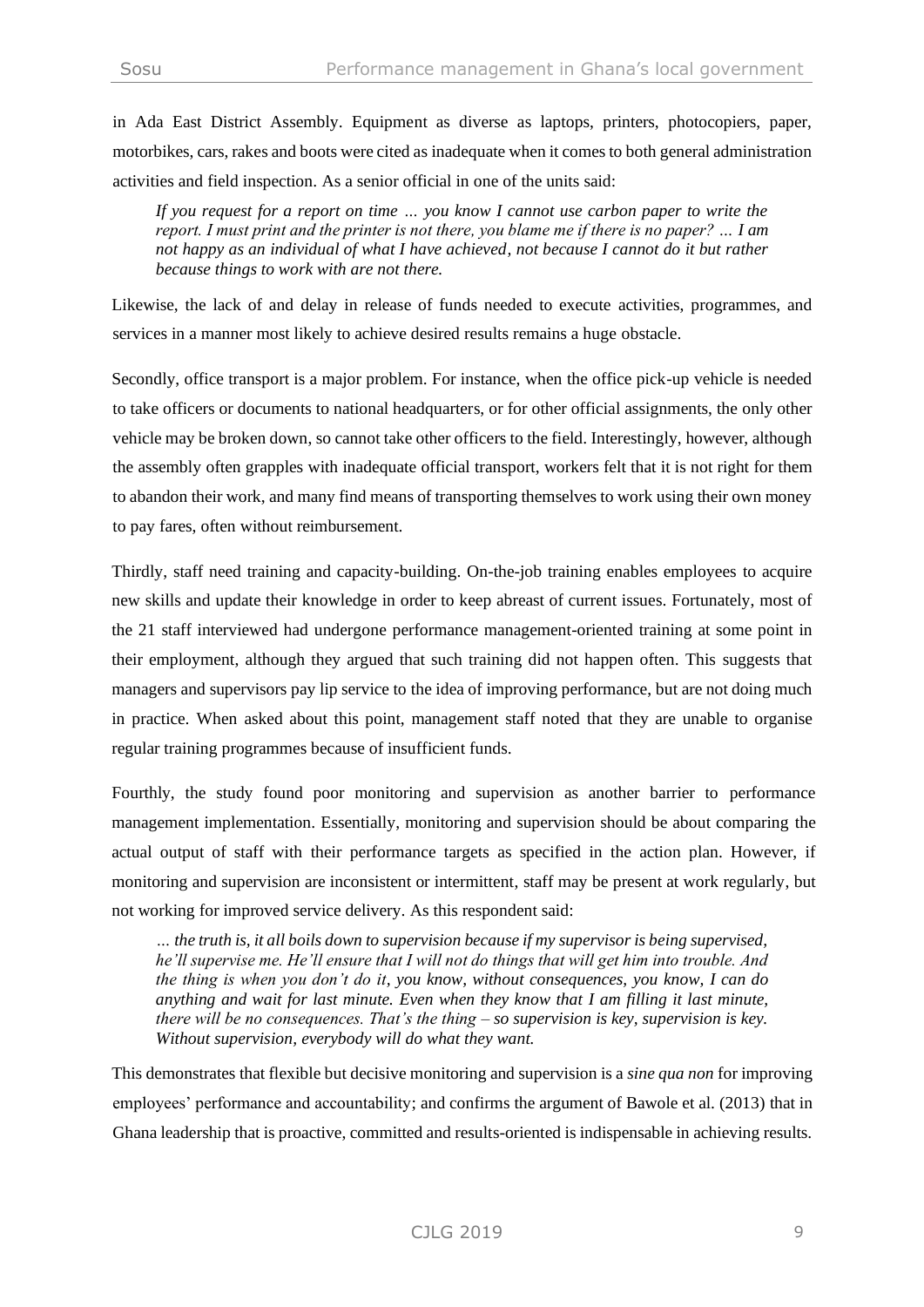Another challenge the study uncovered was undue interference. It was observed that managers use their positions to interfere with and change the action plan. They influence the officers involved and try to include new items, but often without the accompanying budgetary allocations. As one respondent pointed out:

*You decide on anything which is inside the plan for you to do, but you see them doing things which are not in the plan. Then, they will call you later, try and put this in the plan; try and put that one in the plan. Meanwhile, initially, it wasn't part of it and the things which are in the plan, then we don't get money to carry them out but they do things which are outside the plan. So the DCE (mayor) and the director have to understand the fact that as an assembly, we are going by this system; anything you want to do, you have to put it in the plan and you do it. If it is not in the plan, don't do it.* 

With this, original items in the action plan are compromised for those added by management. It can be argued that including items which are originally excluded from the action plan may contribute to some employees falling short of their performance targets.

It is also interesting to note that most of the challenges are attributed to financial constraints because it is considered one of the challenges of district assemblies. Mandatory fund transfers from central government, as respondents concurred, are irregular and always arrive late. One respondent vividly noted:

*The thing is the release of the funds, timely release. I mean, yes, the funds will be released all right but at what time are they going to release the funds? That's key, it's the timing that does it all. If I am supposed to do a project in the first quarter and … the release for first quarter comes in the fourth quarter… I mean, you practically kill my targets. So they also have a key role to play.*

The late release of District Assemblies' Common Fund (DACF) money can virtually bring many operations to a halt. It also suggests that the time the fund is released is a determining factor in whether or not it is possible to achieve all performance targets specified in the action plan. As studies by Adei and Boachie-Danquah (2003) and SEND-Ghana (2015) showed, many local assemblies are unable to optimise their performance largely owing to late release of funds.

## **Conclusion**

Generally, performance management at the local government level in Ghana is still at its introductory stage and has a long way to go to support employees' commitment to developing more efficient and effective local government administration. It needs to be understood that performance management is not an end in itself; it is a means to an end, but a vital tool in addressing the factors that make or mar performance, in local government as elsewhere.

Performance management has many benefits. It enables close monitoring of the progress and performance of staff on a regular basis and the identification of deviations, enabling corrective steps to be taken. Performance management however needs to be undertaken continuously, with quarterly and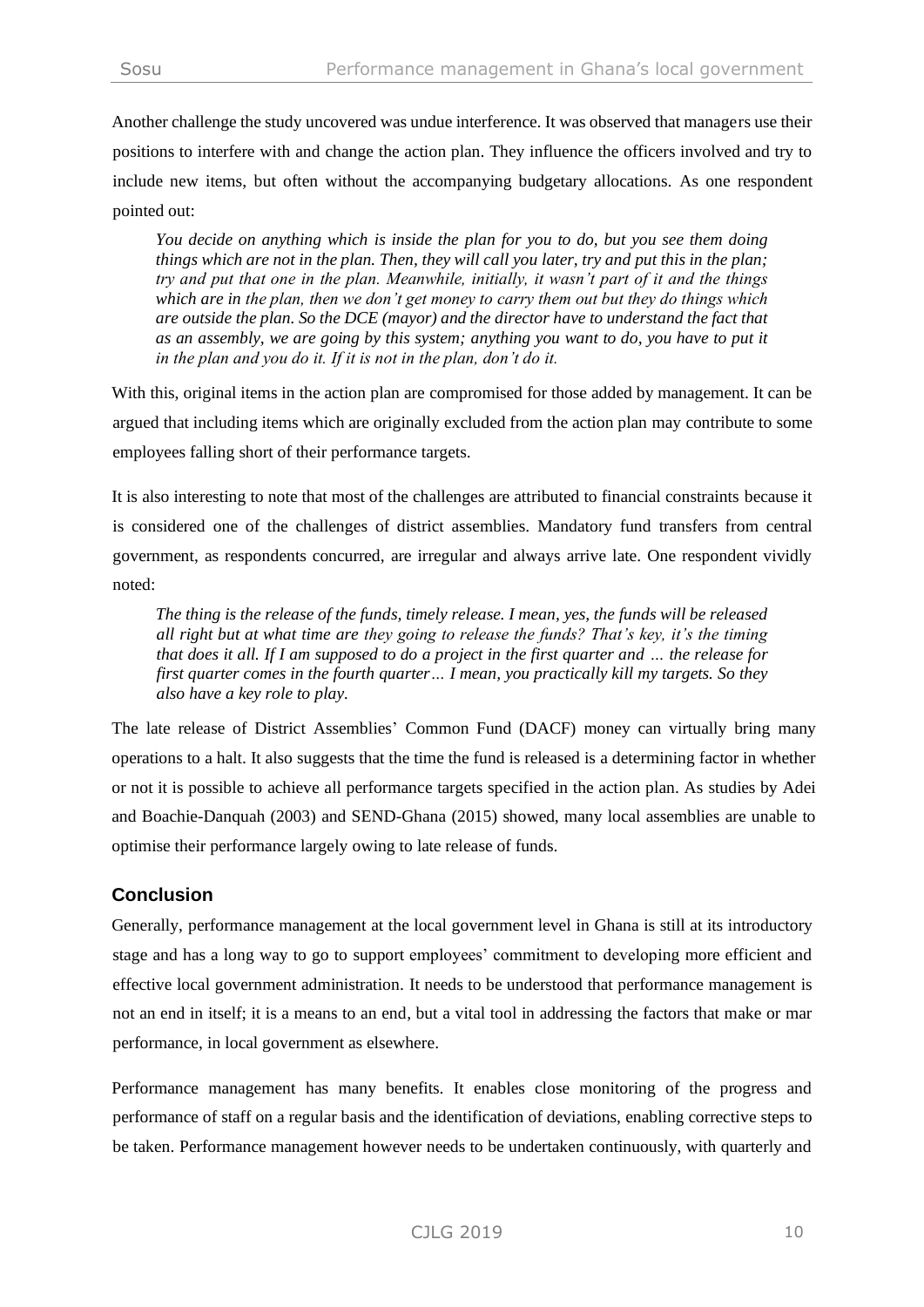annual reviews, in order to keep performance on track. This study's findings suggest that it has enabled local assemblies to step up their performance.

While staff recognise the benefits of performance management, they experience many difficulties in effectively aligning it with their culture. Additionally, the implementation of performance management is hampered because resources needed to boost performance are not readily available. A key problem is that the equipment, transport and logistics required to meet performance expectations are not reliably available. Furthermore, training and capacity development workshops which could help improve staff performance are rarely organised, and the supervision of employees is below par. For all these reasons, staff do not perform to their full potential.

# **Declaration of conflicting interest**

The author declared no potential conflicts of interest with respect to the research, authorship, and/or publication of this article.

# **Funding**

The author received no financial support for the research, authorship, and/or publication of this article.

# **References**

- Adei, S. and Boachie-Danquah, Y. (2003) The civil service performance improvement program (CSPIP) in Ghana: Lessons of experience. *Africa Journal of Public Administration and Management*, 14 (1 & 2), 10–23.
- Ahwoi, K. (2010) *Local government and decentralisation in Ghana.* Accra: Unimax Macmillan.
- Ammons, D.N. and Roenigk, D.J. (2015) Performance management in local government: Is practice influenced by doctrine? *Public Performance and Management Review*, 38 (3), 514–541. <https://doi.org/10.1080/15309576.2015.1006461>
- Andrews, R. (2014) *Performance management and public service improvement*. Cardiff: Public Policy Institute for Wales.
- Awortwi, N. (2011) An unbreakable path? A comparative study of decentralisation and local government development trajectories in Ghana and Uganda. *International Review of Administrative Sciences,* 77 (2), 347–377. <https://doi.org/10.1080/01900692.2010.514451>
- Baird, K., Schoch, H. and Chen, Q. (2012) Performance management systems effectiveness in Australian local government. *Pacific Accounting Review*, 24 (2), 161–185. <https://doi.org/10.1108/01140581211258461>
- Bawole, J.N., Hossain, F., Domfeh, K.A., Bukari, H.Z. and Sanyare, F. (2013) Performance appraisal or praising performance? The culture of rhetoric in performance management in Ghana civil service. *International Journal of Public Administration*, 36 (13), 953–962. <https://doi.org/10.1080/01900692.2013.773030>
- Commonwealth Local Government Forum. (2018) *The local government system in Ghana.* London: CLGF.
- Crook, R. and Manor, J. (1998) *Democracy and decentralisation in South Asia and West Africa: Participation, accountability and performance.* London: Cambridge University Press.
- Davids, G.J. (2012) Introduction of private sector management principles to the public sector: Easier said than done. *African Journal of Business Management,* 6 (12), 4587–4594. <https://doi.org/10.5897/ajbm11.2749>
- Favoreu, C., Carassus, D. and Maurel, C. (2015) Strategic management in the public sector: A rational, political or collaborative approach? *International Review of Administrative Sciences,* 82 (3), 435–453. <https://doi.org/10.1177/0020852315578410>